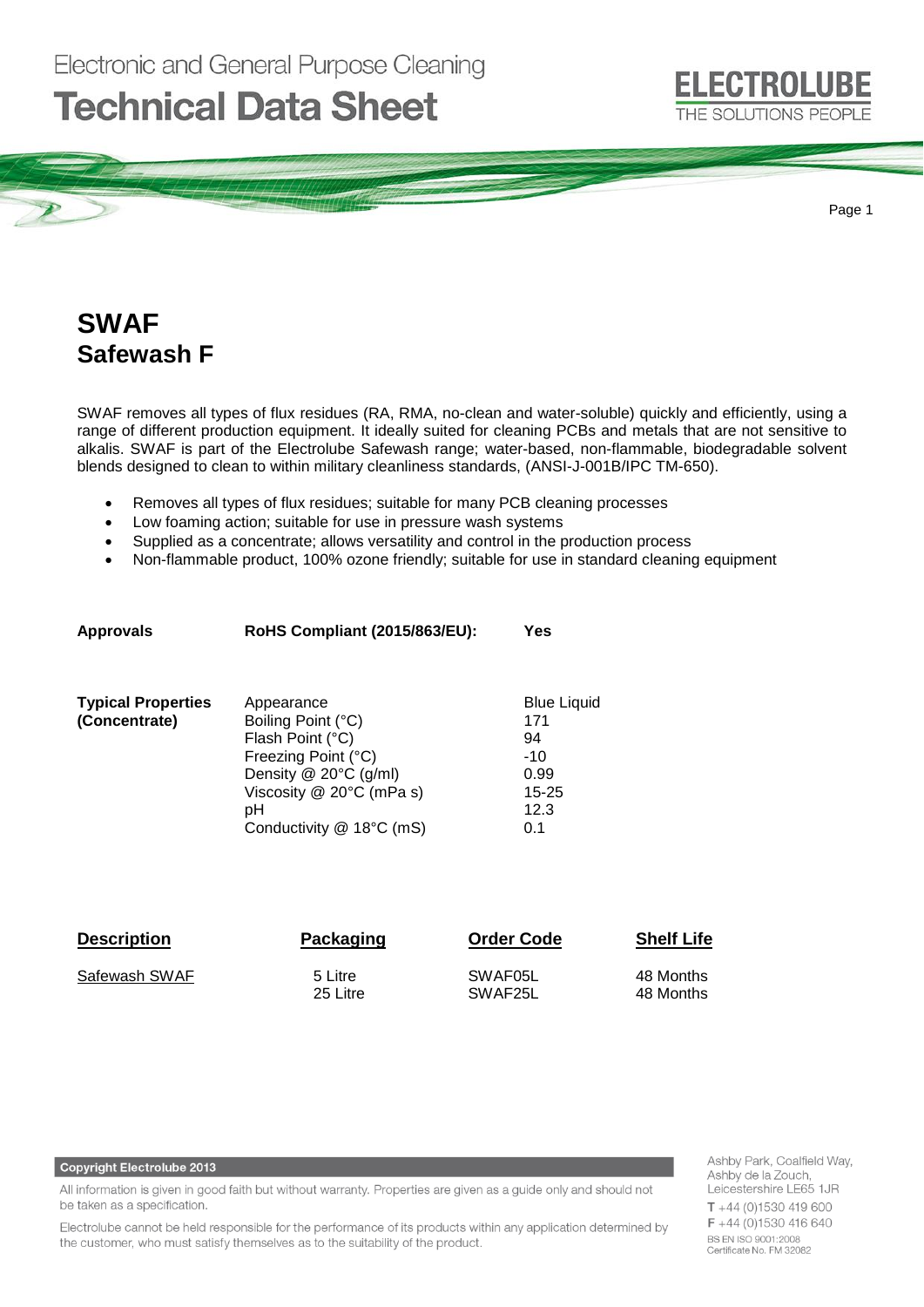THE SOLUTIONS PEOPLE

**ELECTROLUBE** 

Page 2

# **Directions for Use**

As with all aqueous based products, the cleaning process is a 4-stage system; clean, rinse with tap water, rinse with deionised water, dry. The exact timings for cleaning will be dependent on the type of flux/paste, the reflow profile used, the age of residues, the temperature and concentration of the cleaner and the type of equipment used. Some starting points are provided below:

### **Dishwasher systems**

Use at a concentration of 5-8% in deionised water. A typical wash cycle would comprise of 10 mins at 40– 55°C, tap water rinse for 5 mins at 45–65°C; deionised water rinse 5 mins at 45°C; drying at 70°C

#### **In-line systems**

Use at a concentration of 5-8% in the wash. Re-circulation of the solution via angled high pressure spray nozzles allows effective cleaning under components and on both sides of the board. A typical wash cycle would comprise of 3-5 mins at 40–50 $^{\circ}$ C; tap water rinse for 5 mins at 40-50 $^{\circ}$ C; deionised water rinse for 5 mins at  $40-50$ °C; drying at  $70-90$ °C

#### **Ultrasonic systems**

Use at a concentration of 5-8%. A typical wash cycle would comprise of 15 mins at  $45^{\circ}$ C; tap water rinse 5 mins at 45°C; deionised water rinse 5 mins; drying at 70°C

The temperature of the rinsing solution can be ambient, but higher temperatures in addition to agitation, will accelerate and improve rinsing. For ferrous metal cleaning operations it is possible to add a rust inhibitor (SRIA) at 0.5% into the rinsing stage. This will prevent flash rusting of ferrous metals when they are dried at high temperatures. Alternatively, where sensitive metals, such as copper or aluminium, are present an alternative product, SWAP, is recommended. For sensitive plastics such as polycarbonate and ABS, testing is recommended to confirm compatibility.

The length of time required to dry the PCB depends on the circuit design and the efficiency of the drying unit itself. This is enhanced by equipment that uses high air flow as opposed to 'heat only' systems. In general, this stage takes approximately 5 minutes at 90°C. Air-knives can be used as an optional extra to reduce temperature or total energy required.

# **Solution Control**

There are a number of methods that can be used to monitor the concentration of the cleaning solution. The graphs below give examples of suitable methods and typical values at a range of concentrations. It should be noted that the quality of the deionised water used to make the solution and the presence of any contaminant/residues will alter the measurements.

**Copyright Electrolube 2013** 

Electrolube cannot be held responsible for the performance of its products within any application determined by the customer, who must satisfy themselves as to the suitability of the product.

Ashby Park, Coalfield Way, Ashby de la Zouch Leicestershire LE65 1JR  $T + 44$  (0)1530 419 600  $F + 44$  (0)1530 416 640 BS EN ISO 9001:2008 Certificate No. FM 32082

All information is given in good faith but without warranty. Properties are given as a guide only and should not be taken as a specification.